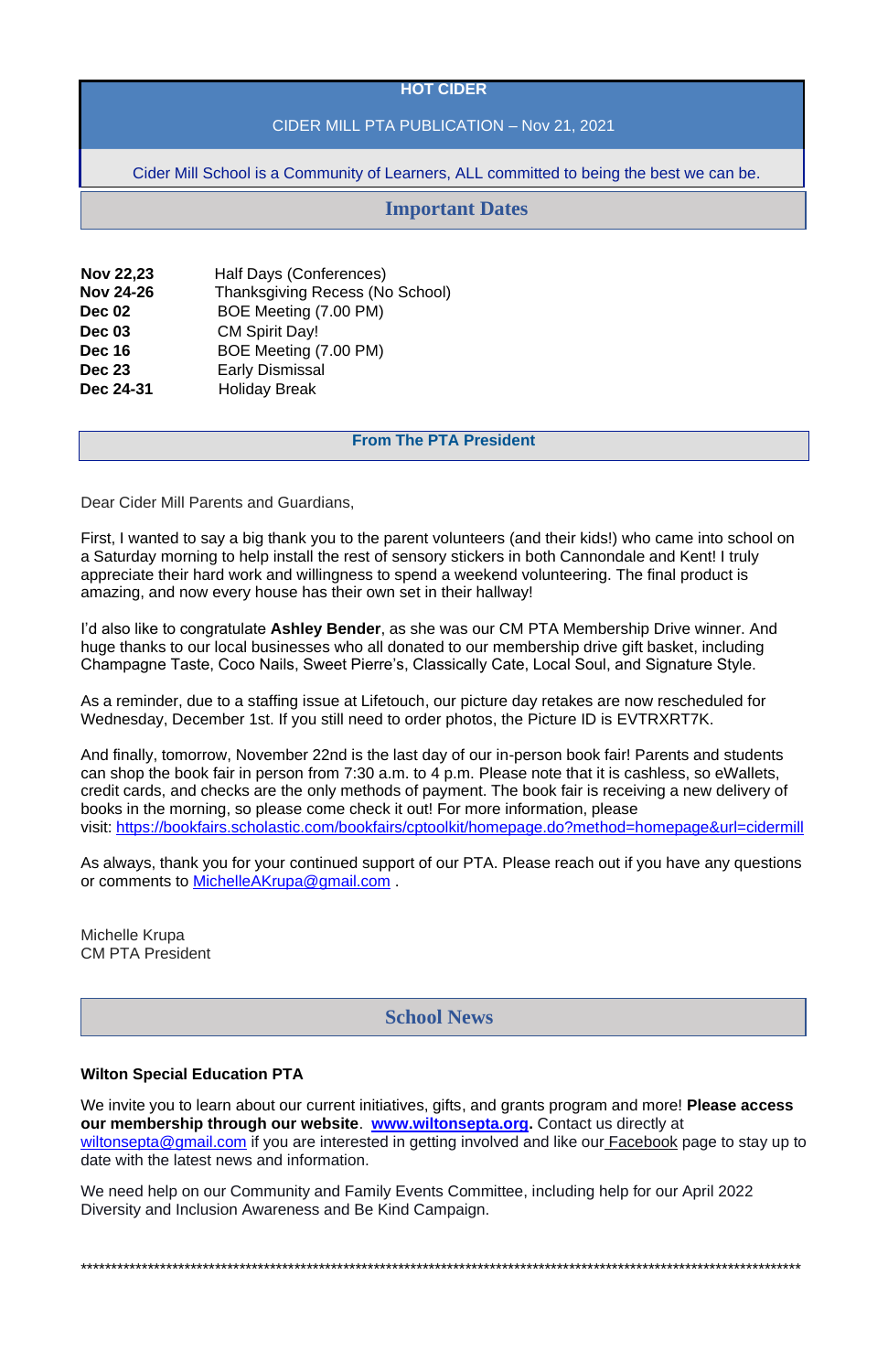## **OPEN PTA POSITIONS**

Desperately need a School Store Coordinator.

Duties would be setting up a sign up making sure there is a volunteer available twice a week at lunch time to man the store. No ordering of supplies, just coordinating volunteer signup. Super easy!

Please email CMnominating@gmail.com if you can help.

## **LOST AND FOUND**

There are many sweaters and other items starting to pile up at both Lost and Found locations (Cannondale entrance and Kent entrance). Please check for any missing items.

Lost and found will be displayed in the cafeteria alongside the Book Fair during parent/teacher conferences. After then they will be donated to the Turnover Shop.

## **RULER WEBINAR**

RULER: Recognizing, Understanding, Labeling, Expressing, & Regulating Emotions **Webinar Recording Now Available!** Visit: https://www.wiltonyouth.org/past-webinars

In this webinar Wilton Public Schools staff educate parents about RULER, a program of evidence-based tools and social-emotional learning practices from the Yale Center for Emotional Intelligence. Teachers across the district have been trained in these practices and RULER tools are already being used with students in grades K-5 to help students recognize and regulate emotions. Implementation at the secondary level is in progress.

## **What is RULER?**

RULER is an evidenced based approach to social and emotional learning (SEL) that supports the entire school community in:

- Understanding the value of emotions
- Building the skills of emotional intelligence
- Creating and maintaining a positive school climate

In this webinar, you will learn about the four core tools and how we can implement these tools at home:

- Building a family charter
- Mood Meter emotion vocabulary
- Meta Moment for emotion regulation
- 
- Blueprint for problem solving

#### Who are the presenters?

• Elena White, Miller-Driscoll School Counselor

• Jennifer Ringelheim, Cider Mill 3rd Grade Teacher, Co-Chair District SEL Committee

Find the recording, slides, and links to associated materials at Visit: https://www.wiltonyouth.org/pastwebinars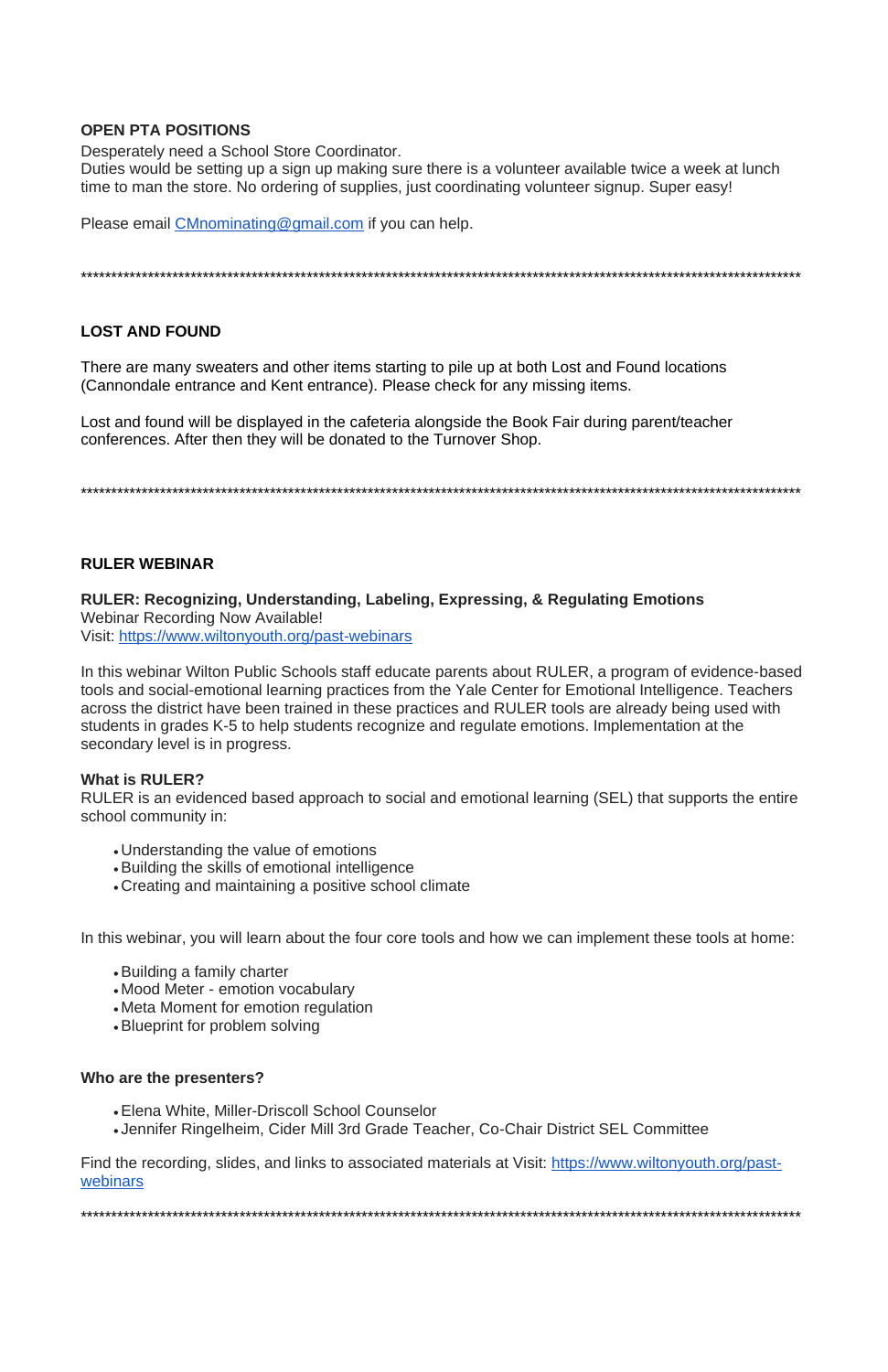## **SPIRIT WEAR**

### Spiritwear | cidermillpta

Wear your house color and support your PTA at the same time. House shirts are used for Spirit days, Walkathon, field days and more. Get one before they sell out.

Please remember to include your child's name and teacher at checkout. Shirts will be delivered to the classroom on a weekly basis.

Watch out for a one-day pop up sale coming soon. We will have Cider Mill sweaters and other items for pre purchase.

## **BoxTops for Education**

Help raise money for Cider Mill PTA simply by scanning your receipt on your phone.

#### 3 easy steps to get started

- 1. Download the "Box Top\$ for Education" app on your phone.
- 2. Sign up using your email or Google or Facebook account.
- 3. Simply snap a photo of your receipt within 14 days of purchase.

**Online shopping or Curbside Pick up?** Just forward your receipt to receipts@boxtops4education.com

Have a question? Please reach out to Allison Norful via email: anorful@gmail.com

## **ACCESS CIDER MILL HANDBOOK HERE**

**CM School Handbook Quick Fact Sheet 2021-22.pdf** 

## **LUNCH MONITORS NEEDED**

We are sending out a HUGE plea to all family members interested in becoming a recess/lunch monitor. The hours are 10:30-1:30 daily. We would greatly appreciate the support as we are currently 4 monitors short to start the year. If you have interest or questions, please email Jeremy Cross at crossi@wiltonps.org.

**Community News** 

**WILTON YOUTH COUNCIL** 

This fall, we hope you will join Wilton Youth Council for one of our great presentations and events. Each of these is a chance to learn a new skill, find a fresh perspective, or connect with others in similar circumstances. Get all the details at www.wiltonyouth.org and text WILTONYOUTH to 22828 to join our newsletter.

## **IMPROVE YOUR ACADEMICS**

All Cider Mill students can receive tutoring at no cost. All tutors are fellow Wilton High School students. Please fill out this form if you need help in any subject: https://forms.gle/AANcPbVgE878zpNs8

For more information, please visit https://youracademics.org/